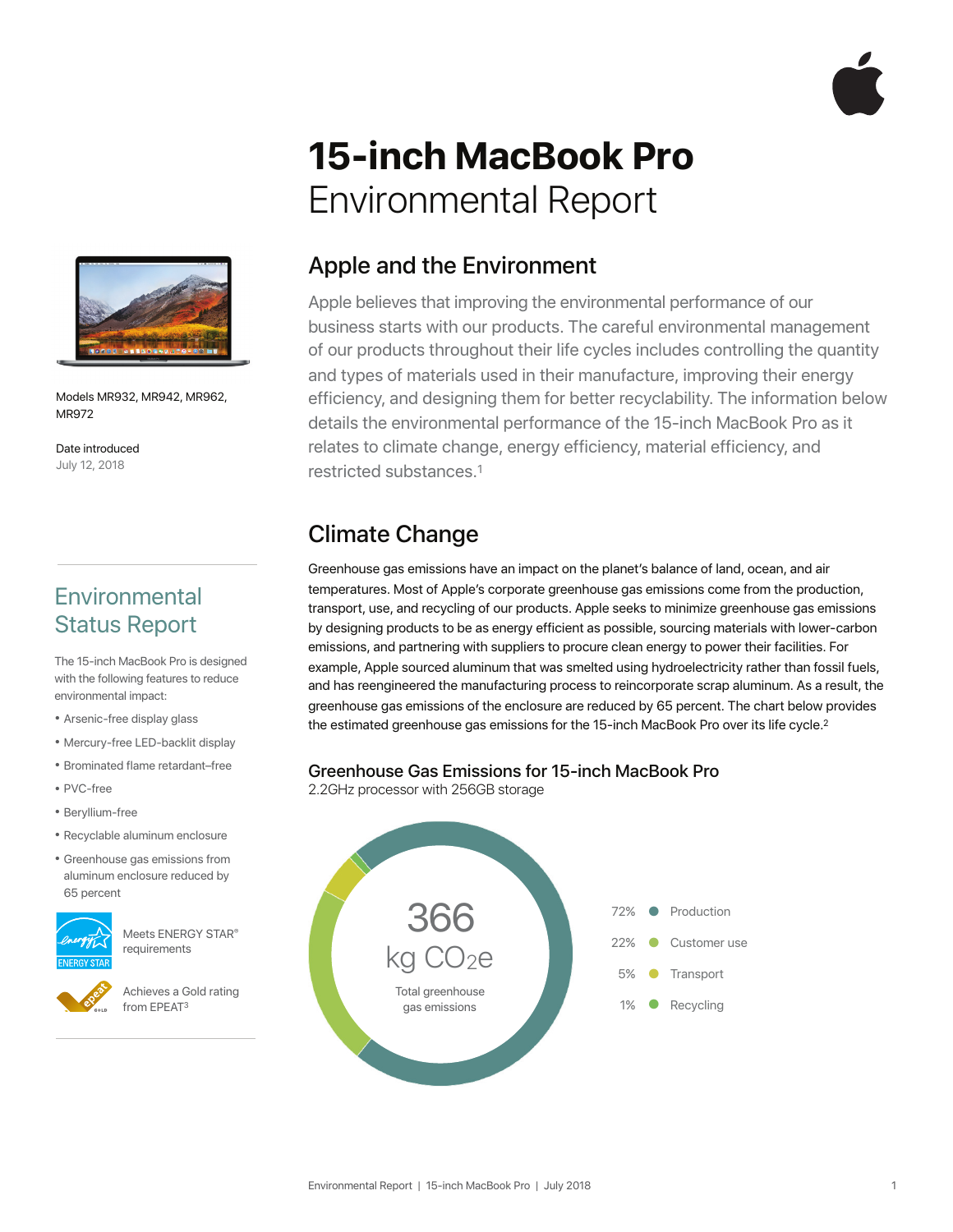

#### **Battery design**

The 15-inch MacBook Pro features a lithium-ion polymer battery chemistry that is free of lead, cadmium, and mercury. This allows for an extended lifespan and is designed to deliver up to 1000 full charge and discharge cycles before it reaches 80 percent of its original capacity.

### Energy Efficiency

A significant portion of product-related greenhouse gas emissions occurs during the customer use phase. Energy efficiency is therefore prioritized throughout the product's design. Apple products use power-efficient components and software that can intelligently power them down during periods of inactivity. The result is that MacBook Pro is energy efficient right out of the box.

The 15-inch MacBook Pro outperforms the ENERGY STAR Program Requirements for Computers, by consuming less than one-half of the energy allowed. The following table details power consumed in different use modes.

#### Power Consumption for 15-inch MacBook Pro

| Mode                     | 100V   | 115V   | 230V   |
|--------------------------|--------|--------|--------|
| Off                      | 0.26W  | 0.26W  | 0.31W  |
| Sleep                    | 0.71W  | 0.73W  | 0.78W  |
| Idle-Display on          | 4.19W  | 4.20W  | 4.21W  |
| Power adapter, no-load   | 0.025W | 0.028W | 0.054W |
| Power adapter efficiency | 90.5%  | 90.8%  | 90.5%  |

#### Material Efficiency

Apple's ultracompact product and packaging designs lead the industry in material efficiency. Reducing the material footprint of a product helps maximize shipping efficiency. It also helps reduce energy consumed during production and material waste generated at the end of the product's life. The 15-inch MacBook Pro enclosure is made of aluminum and other materials highly desired by recyclers. In addition, the feet, fan, rear vent, speaker, and keyboard hinge mechanism are made from plastics containing recycled or bio-based content, which reduces dependence on petroleum-based plastics. The chart details the materials used in this model.<sup>4</sup>

#### Material Use for 15-inch MacBook Pro

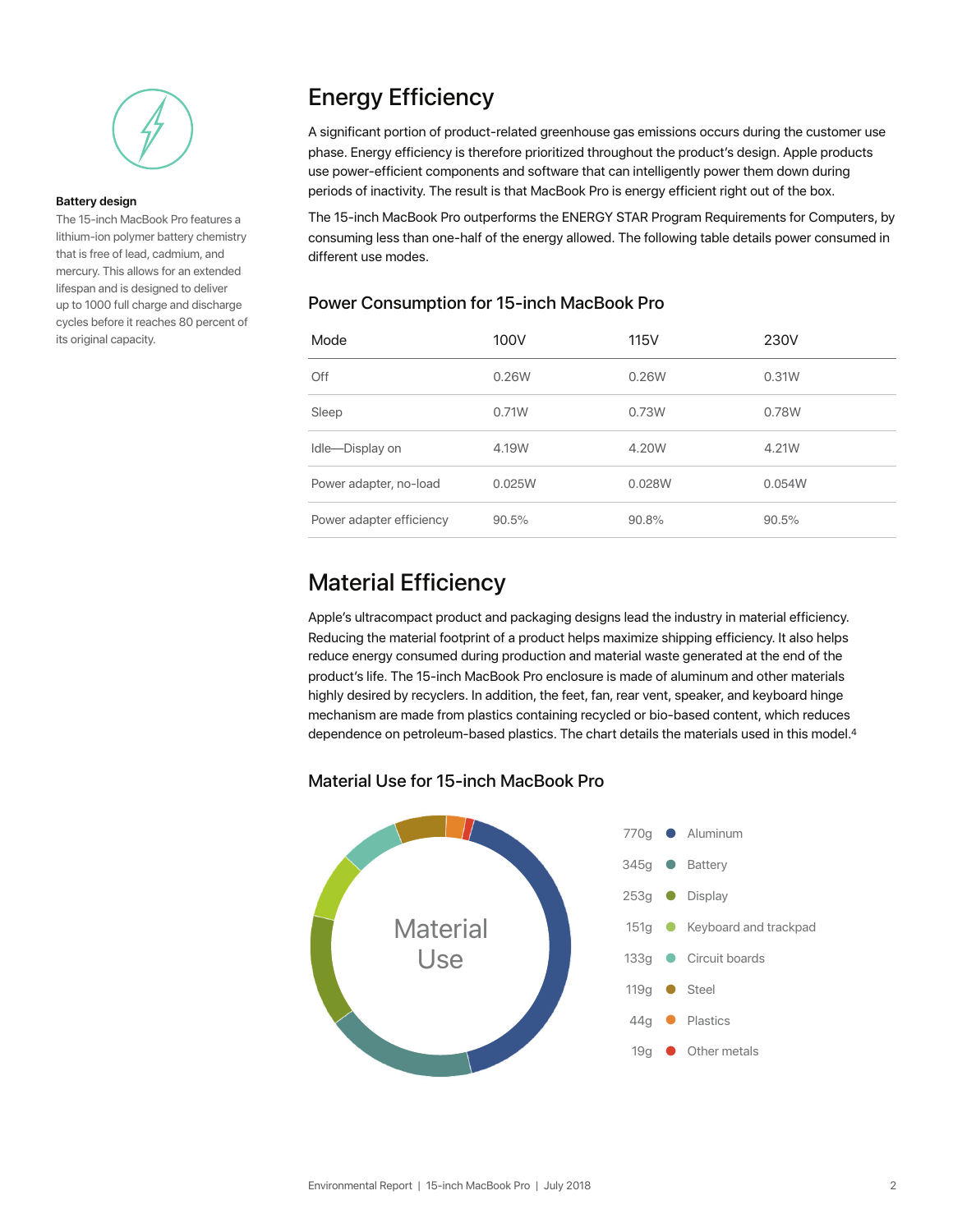

U.S. retail packaging of 15-inch MacBook Pro contains an average of 38 percent recycled content by weight.

### Packaging

The packaging for the 15-inch MacBook Pro is recyclable, and 100 percent of the fiber is from either recycled content or responsibly managed forests. The following table details the materials used in its packaging.1

#### Packaging Breakdown for 15-inch MacBook Pro

| Material                        | Retail box | Retail and shipping box |
|---------------------------------|------------|-------------------------|
| Fiber (corrugate, molded fiber) | 412g       | 911g                    |
| High-impact polystyrene         | 208g       | 208g                    |
| Other plastics                  | 16g        | 16g                     |

#### Restricted Substances

Apple has long taken a leadership role in restricting harmful substances from our products and packaging. As part of this strategy, all Apple products comply with the strict European Directive on the Restriction of the Use of Certain Hazardous Substances in Electrical and Electronic Equipment, also known as the RoHS Directive. Examples of materials restricted by RoHS include lead, mercury, cadmium, hexavalent chromium, and the brominated flame retardants (BFRs) PBB and PBDE. The 15-inch MacBook Pro goes even further than the requirements of the RoHS Directive by incorporating the following more aggressive restrictions:

- Arsenic-free display glass
- Mercury-free LED-backlit display
- BFR-free
- PVC-free
- Beryllium-free



# Recycling

Through ultra-efficient design and the use of highly recyclable materials, Apple has minimized material waste at the product's end of life. In addition, Apple offers and participates in various product take-back and recycling programs in 99 percent of the countries where Apple sells products, including at every Apple Store. For more information on how to recycle your products at end of life, visit [www.apple.com/recycling.](http://www.apple.com/recycling)